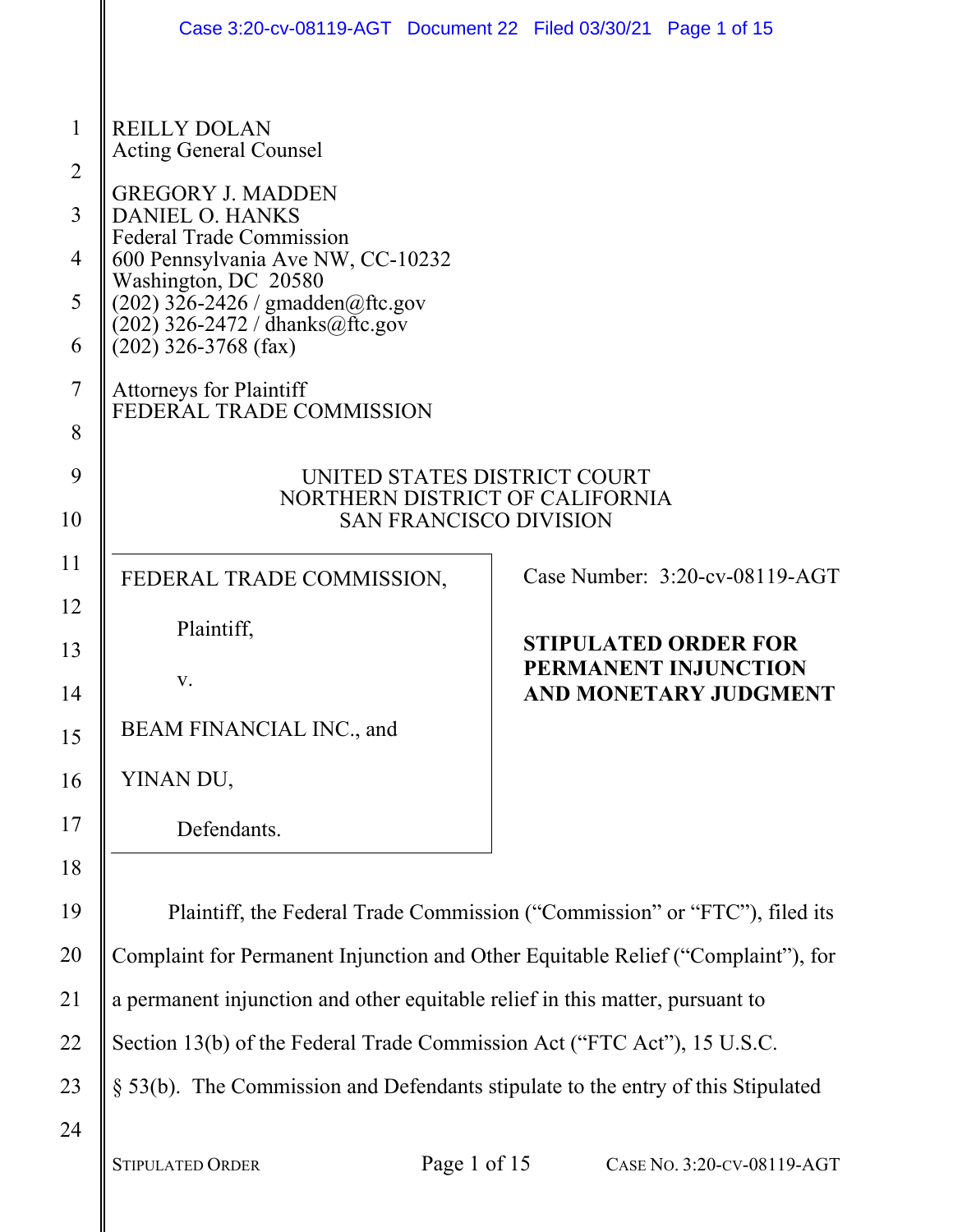Order for Permanent Injunction and Monetary Judgment ("Order") to resolve all matters in dispute in this action between them.

THEREFORE, IT IS ORDERED as follows:

#### **FINDINGS**

1. This Court has jurisdiction over this matter.

2. The Complaint charges that Defendants participated in deceptive acts or practices in violation of Section 5 of the FTC Act, 15 U.S.C. § 45, by advertising a mobile banking application (the "Beam app") with representations that consumers will have "24/7" access to their money, will have access to their money with "NO LOCKUP," will have their withdrawn money returned to them in five or fewer business days, and will receive substantial interest rates, including base interest rates on their deposits of at least 0.2% or 1.0%.

3. Defendants neither admit nor deny any of the allegations in the Complaint, except as specifically stated in this Order. Only for purposes of this action, Defendants admit the facts necessary to establish jurisdiction.

4. Defendants waive any claim that they may have under the Equal Access to Justice Act, 28 U.S.C. § 2412, concerning the prosecution of this action through the date of this Order, and agree to bear their own costs and attorney fees. Defendants waive and release any claims that they may have against the Commission that relate to this action.

5. Defendants and the Commission waive all rights to appeal or otherwise challenge or contest the validity of this Order.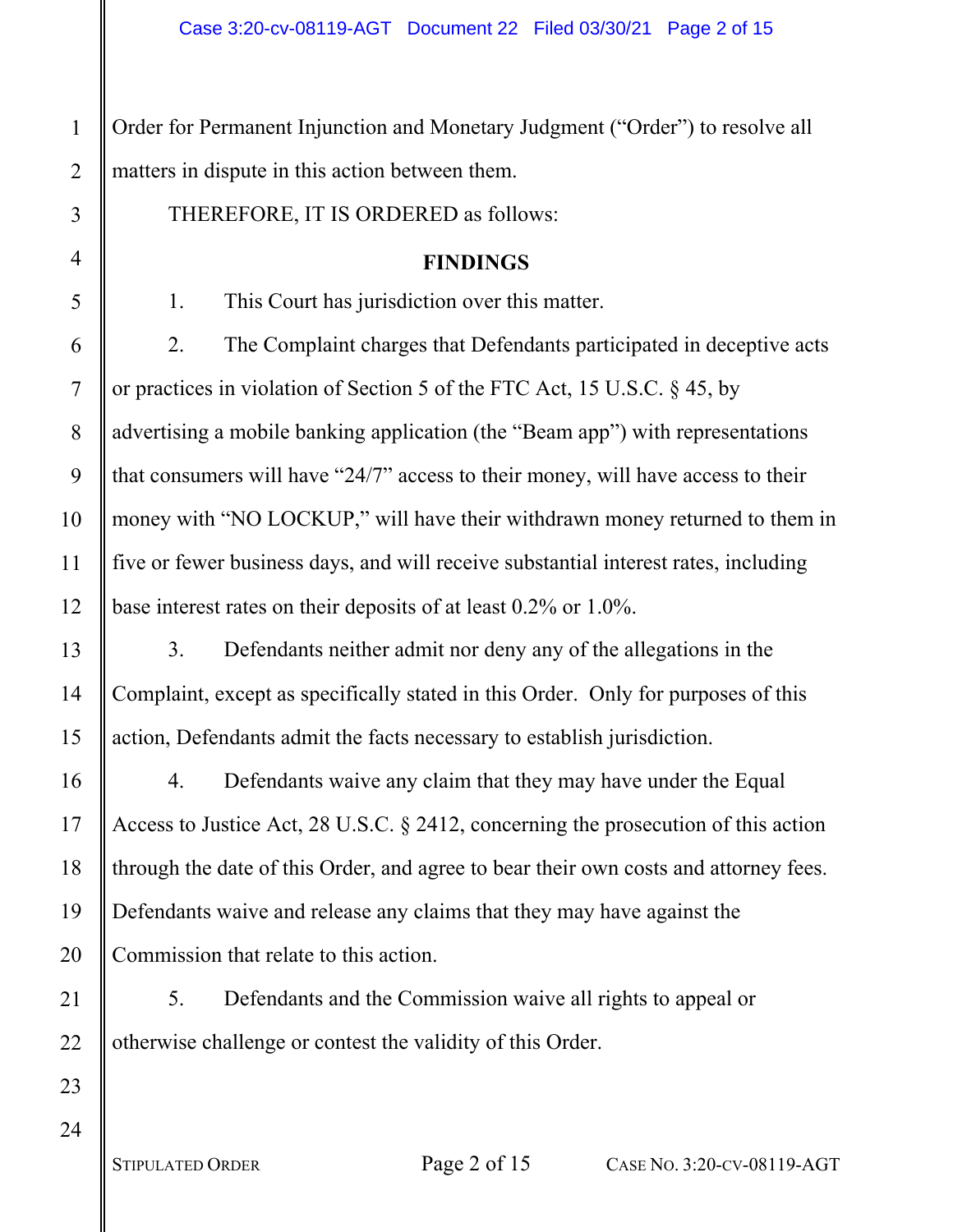# 1 2 3 4 5 6 7 8 9 10 11 12 13 14 15 16 17 18 19 20 21 22 23

# **DEFINITIONS**

For the purpose of this Order, the following definitions apply:

A. "**Defendants**" means the Individual Defendant and the Corporate Defendant, individually, collectively, or in any combination.

B. "**Corporate Defendant**" means Beam Financial Inc. and its successors and assigns.

C. "**Covered Consumers"** means all consumers with Beam mobile banking application accounts, whether such accounts are open or closed.

D. "**Individual Defendant**" means Yinan Du, a/k/a Aaron Du.

#### **ORDER**

#### **I. BAN**

IT IS ORDERED that Defendants are permanently restrained and enjoined from advertising, marketing, promoting, offering, or distributing, or assisting in the advertising, marketing, promoting, offering, or distributing of any product or service that can be used to deposit, store, or withdraw funds.

24

## **II. PROHIBITION AGAINST MISREPRESENTATIONS**

IT IS FURTHER ORDERED that Defendants, Defendants' officers, agents, employees, and attorneys, and all other persons in active concert or participation with any of them, who receive actual notice of this Order, whether acting directly or indirectly, in connection with advertising, marketing, promoting, offering, or distributing any financial product or service are permanently restrained and enjoined from:

A. making any misrepresentation, expressly or by implication, about 1. consumers' access to funds, including that:

STIPULATED ORDER Page 3 of 15 CASE No. 3:20-CV-08119-AGT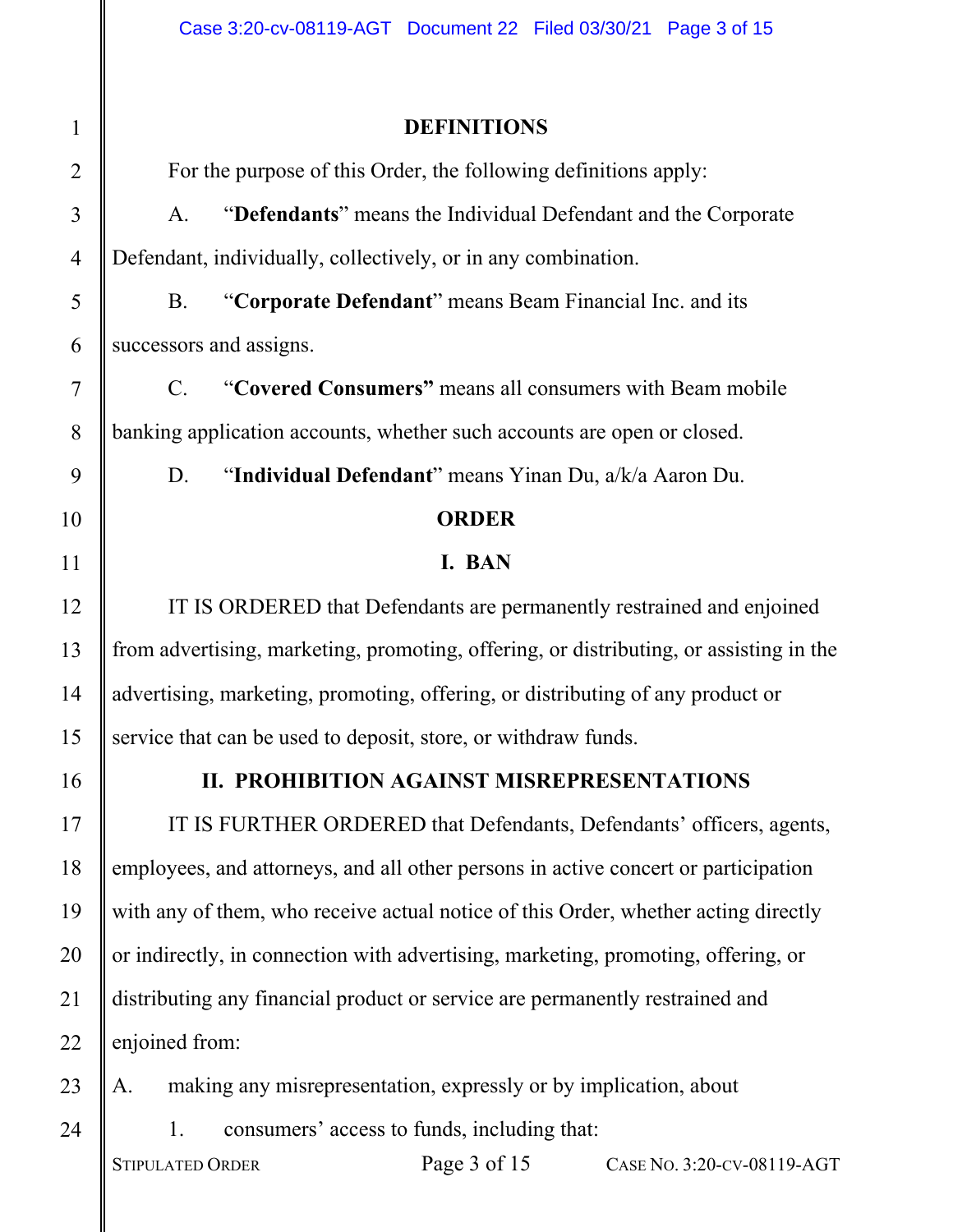24

i. consumers will have access to, or be able to withdraw, their funds "24/7" or "any time";

ii. consumers will have access to their funds with "no lockup"; ii. consumers will be able to "easily" have funds returned to them; and

iv. funds that consumers request for withdrawal will be or are likely to be returned to the consumer within a specified time period.

2. any interest rate, rate or return, or compensation, including any minimum interest rate, rate of return, or compensation; or

3. any fact material to consumers concerning such financial product or service, such as: the total costs; any material restrictions, limitations, or conditions; or any material aspect of its performance, efficacy, nature, or central characteristics.

B. making any representation, expressly or by implication, about the performance, efficacy, nature, or central characteristics of such financial product or service, unless the representation is non-misleading, and, at the time such representation is made, Defendants possess and rely upon competent and reliable evidence that is sufficient in quality and quantity to substantiate that the representation is true.

#### **III. MONETARY PROVISIONS**

IT IS FURTHER ORDERED that:

A. Defendants relinquish dominion and all legal and equitable right, title, and interest in all assets transferred pursuant to this Order and may not seek the return of any assets. STIPULATED ORDER Page 4 of 15 CASE No. 3:20-CV-08119-AGT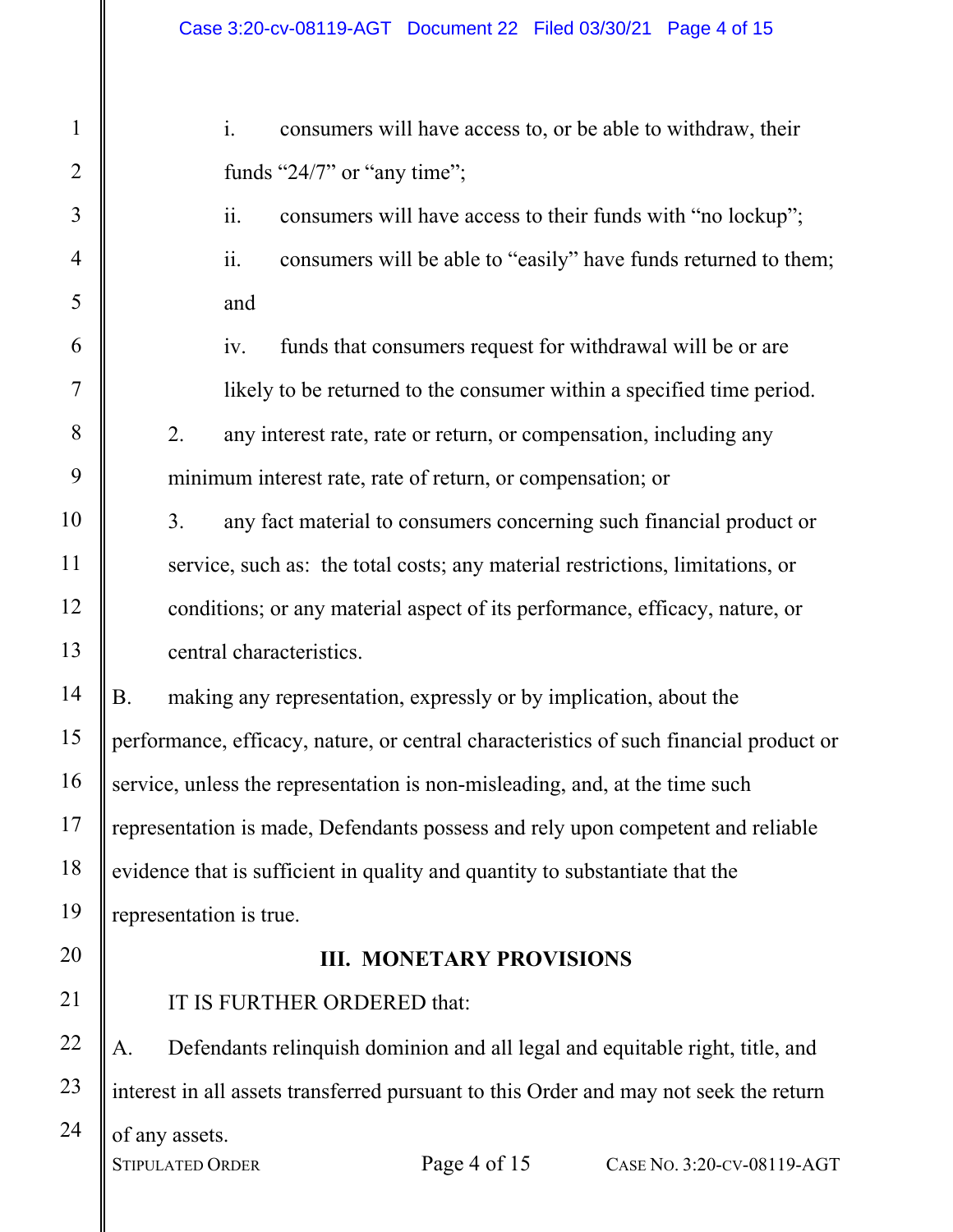B. The facts alleged in the Complaint will be taken as true, without further proof, in any subsequent civil litigation by or on behalf of the Commission, including in a proceeding to enforce its rights to any payment or monetary judgment pursuant to this Order, such as a nondischargeability complaint in any bankruptcy case.

C. The facts alleged in the Complaint establish all elements necessary to sustain an action by the Commission pursuant to Section  $523(a)(2)(A)$  of the Bankruptcy Code, 11 U.S.C. § 523(a)(2)(A), and this Order will have collateral estoppel effect for such purposes.

D. Defendants acknowledge that their Taxpayer Identification Numbers (Social Security Numbers or Employer Identification Numbers), which Defendants must submit to the Commission, may be used for collecting and reporting on any delinquent amount arising out of this Order, in accordance with 31 U.S.C. §7701.

## **IV. MONETARY RELIEF**

IT IS FURTHER ORDERED that Defendants must provide full refunds of the amounts held by or on behalf of Defendants for Covered Consumers (the "Full Refund Amount"), which consisted of at least \$2.6 million on November 15, 2020, as follows:

A. Defendants must, within 20 days after the date of this Order, identify and fully refund, by transfer of funds or by check, all amounts due to Covered Consumers not fully refunded prior to the date of this Order.

B. Defendants must report on all refunds to Covered Consumers, whether made prior to or subsequent to the date of entry of this Order, under penalty of perjury:

1

2

3

4

5

6

7

8

9

10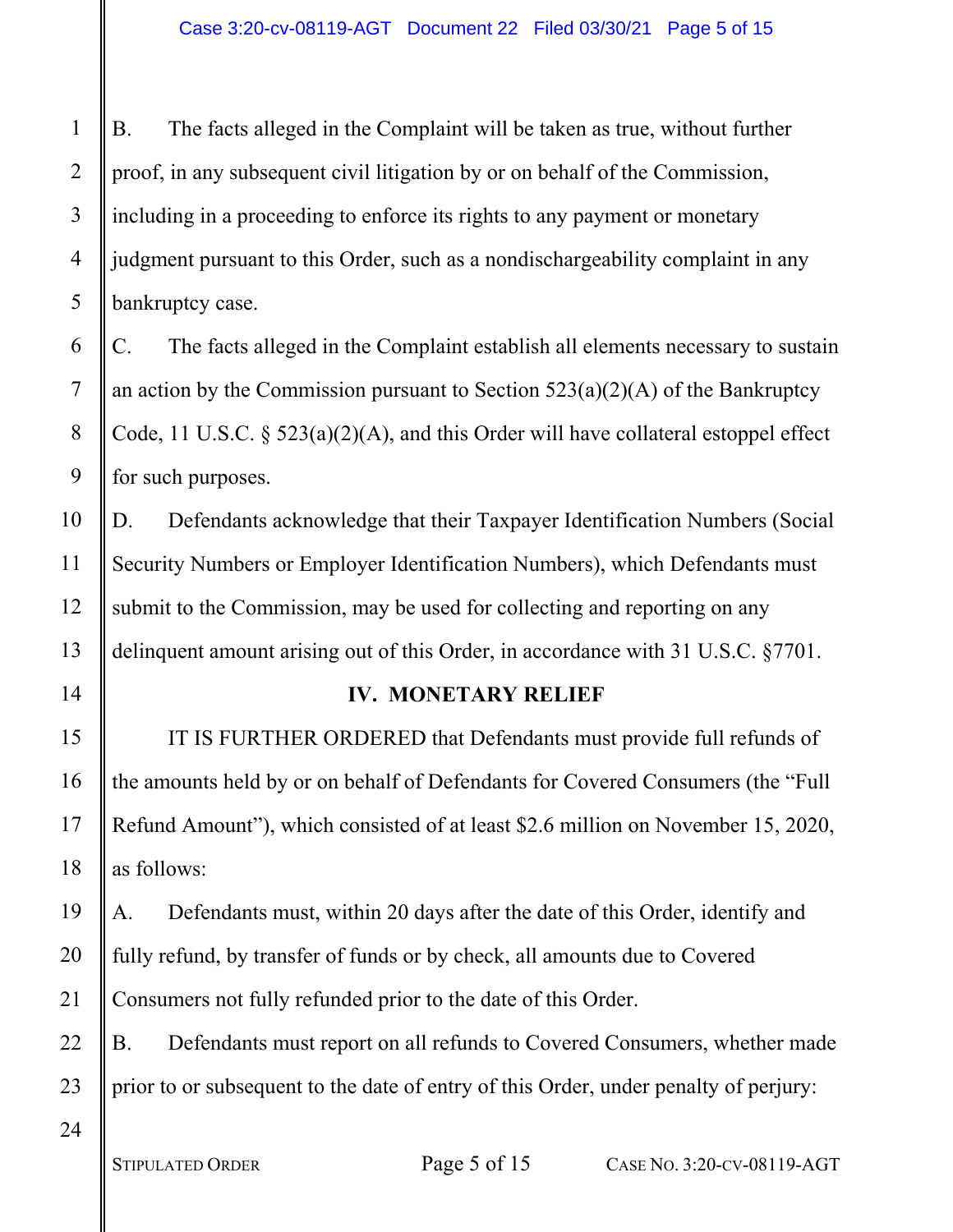1. Defendants must submit a report after 30 days, after 90 days, and after 180 days of the entry of this Order summarizing their compliance to date, including, for each Covered Consumer, the amount held by or on behalf of Defendants for the Covered Consumer on November 15, 2020, the amount and date of all refunds, and contact information. If Defendants were unable to refund the full amount to any Covered Consumer, Defendants must state the refund amount outstanding and the reason or reasons they were unable to refund fully each such Covered Consumer. The report must also include any complaints from Covered Consumers, including regarding refunds or amounts owed.

2. Defendants' report must include refunds to Covered Consumers made prior to the entry of this Order, including the approximately \$2.49 million of the Full Refund Amount represented by a third-party financial services partner of Defendants to have been returned directly to Covered Consumers by that third party, pursuant to a settlement in *Huntington National Bank, et al., v. Beam Financial Inc.*, Case No. 20-cv-007172 (Court of Common Pleas, Franklin County), and any refunds to Covered Consumers made directly by Defendants.

3. If a representative of the Commission requests any information regarding refunds, including any of the underlying customer data, Defendants must submit it within 14 days of the request.

C. If Defendants refund less than the Full Refund Amount, they shall, two hundred days after entry of this Order, remit the balance to the Commission. Such

23 24

1

2

3

4

5

6

7

8

9

10

11

12

13

14

15

16

17

18

19

20

21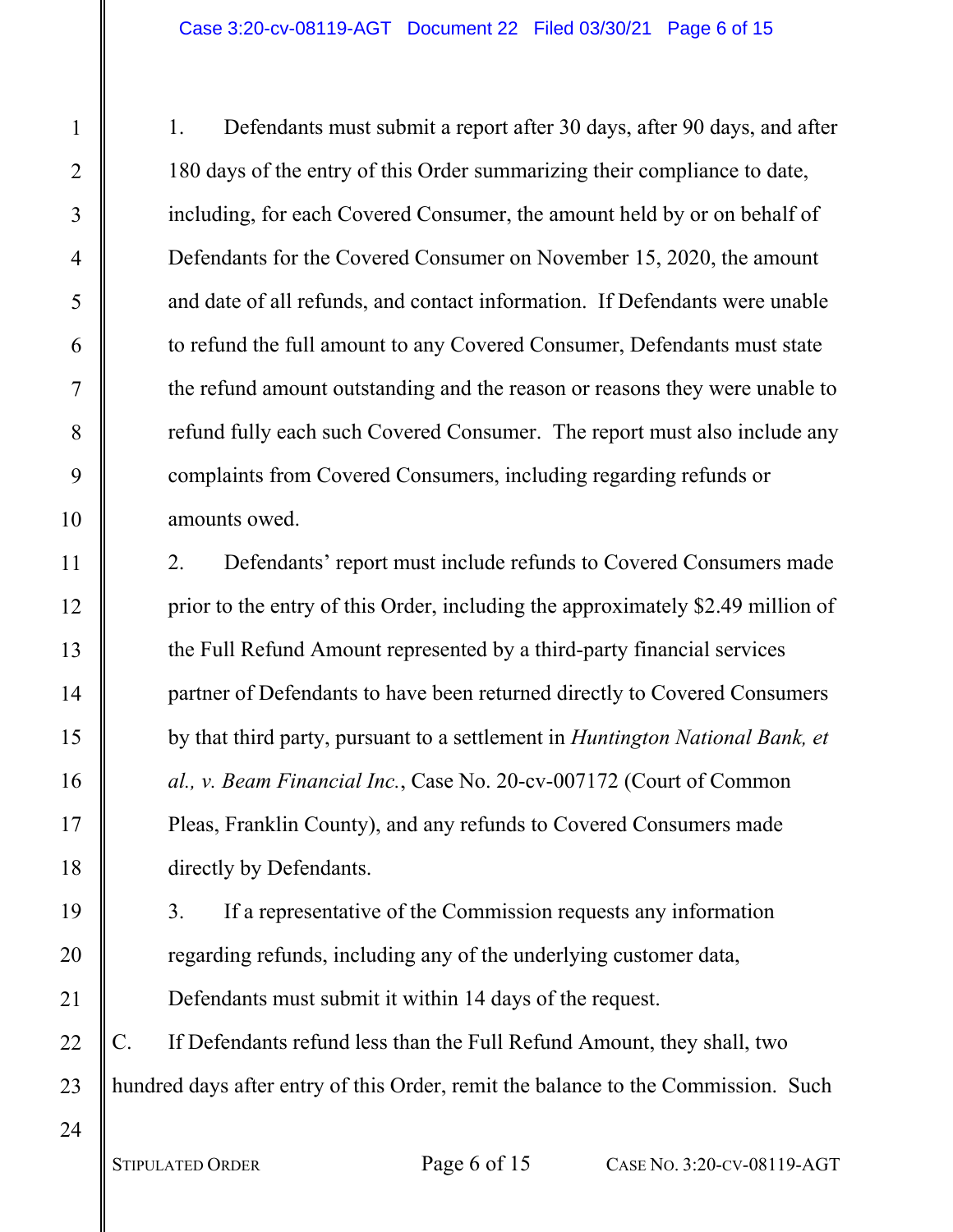payment to the Commission must be by electronic fund transfer in accordance with instructions previously provided by a representative of the Commission.

D. All money paid to the Commission pursuant to this Order may be deposited into a fund administered by the Commission or its designee to be used for equitable relief, including consumer redress and any attendant expenses for the administration of any redress fund. If a representative of the Commission decides that direct redress to consumers is wholly or partially impracticable or money remains after redress is completed, the Commission may apply any remaining money for such other equitable relief (including consumer information remedies) as it determines to be reasonably related to Defendants' practices alleged in the Complaint. Any money not used for such equitable relief is to be deposited to the U.S. Treasury as disgorgement. Defendants have no right to challenge any actions the Commission or its representatives may take pursuant to this Subsection.

#### **V. CUSTOMER INFORMATION**

IT IS FURTHER ORDERED that Defendants, Defendants' officers, agents, employees, and attorneys, and all other persons in active concert or participation with any of them, who receive actual notice of this Order, are permanently restrained and enjoined from directly or indirectly disclosing, using, or benefitting from customer information, including the name, address, telephone number, email address, social security number, other identifying information, or any data that enables access to a customer's account (including a credit card, bank account, or other financial account), that any Defendant obtained prior to entry of this Order in connection with the advertising, marketing, promotion, offering, or distribution of a mobile banking application.

22

23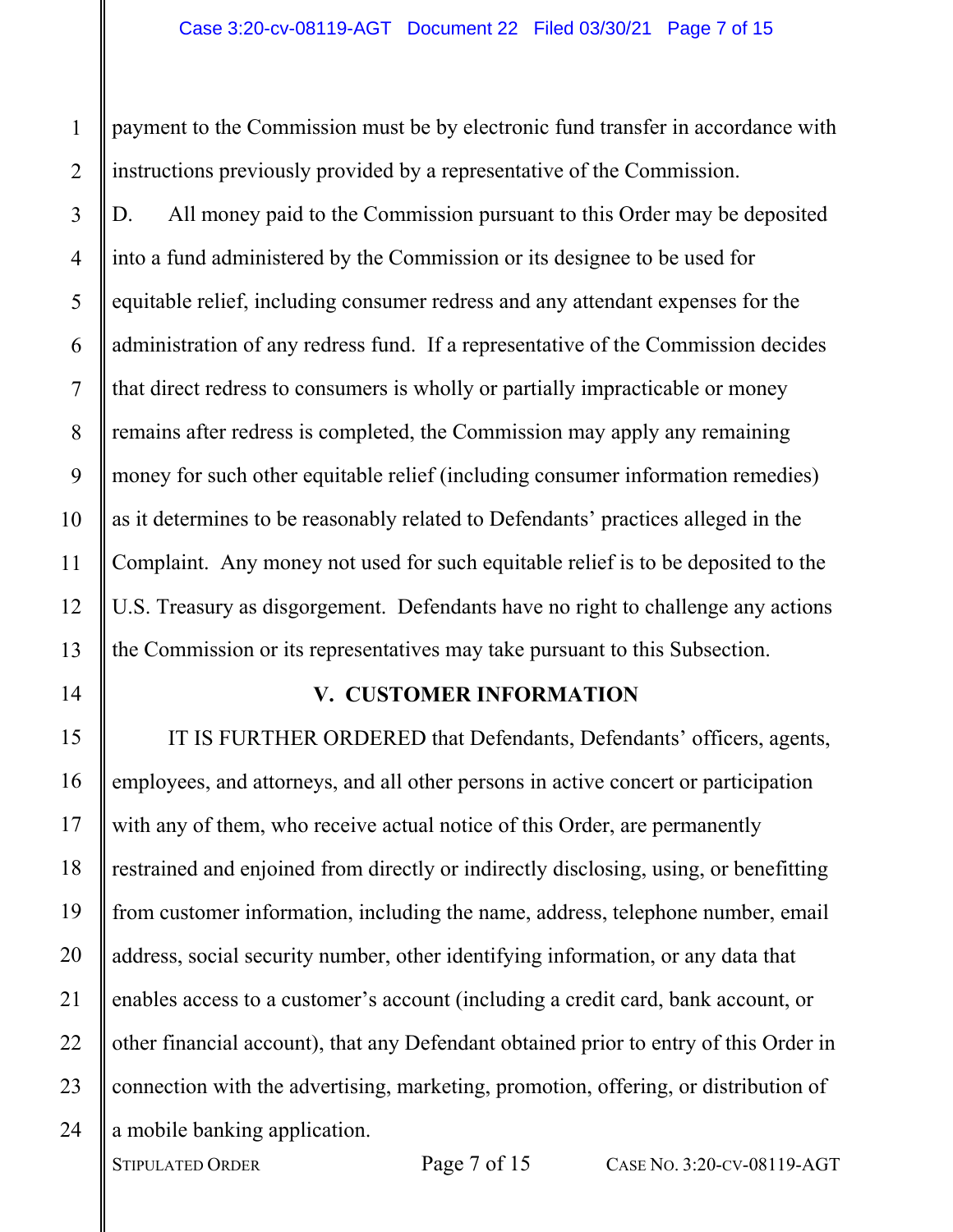#### **VI. ORDER ACKNOWLEDGMENTS**

IT IS FURTHER ORDERED that Defendants obtain acknowledgments of receipt of this Order:

4 5 6 A. Each Defendant, within 7 days of entry of this Order, must submit to the Commission an acknowledgment of receipt of this Order sworn under penalty of perjury.

7 8 9 10 11 12 13 14 15 16 B. For 10 years after entry of this Order, each Individual Defendant for any business that such Defendant, individually or collectively with any other Defendants, is the majority owner or controls directly or indirectly, and each Corporate Defendant, must deliver a copy of this Order to: (1) all principals, officers, directors, and LLC managers and members; (2) all employees, agents, and representatives with managerial responsibilities for the conduct specified in Section II; and (3) any business entity resulting from any change in structure as set forth in the Section titled Compliance Reporting. Delivery must occur within 7 days of entry of this Order for current personnel. For all others, delivery must occur before they assume their responsibilities.

C. From each individual or entity to which a Defendant delivered a copy of this Order, that Defendant must obtain, within 30 days, a signed and dated acknowledgment of receipt of this Order.

20

21

22

17

18

19

1

2

3

## **VII. COMPLIANCE REPORTING**

IT IS FURTHER ORDERED that Defendants make timely submissions to the Commission:

23 24 A. One year after entry of this Order, each Defendant must submit a compliance report, sworn under penalty of perjury: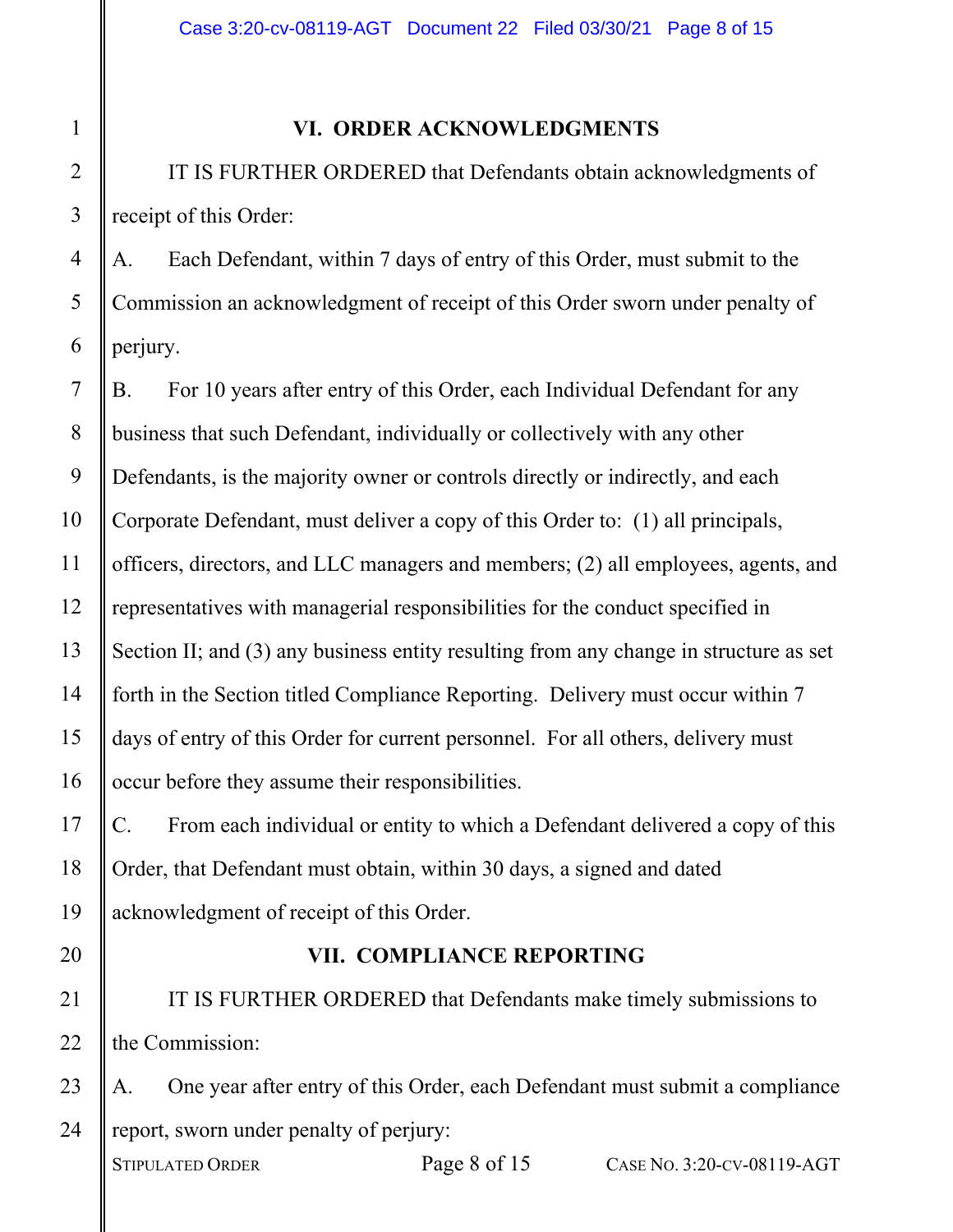1. Each Defendant must: (a) identify the primary physical, postal, and email address and telephone number, as designated points of contact, which representatives of the Commission may use to communicate with Defendant; (b) identify all of that Defendant's businesses by all of their names, telephone numbers, and physical, postal, email, and Internet addresses; (c) describe the activities of each business, including the goods and services offered, the means of advertising, marketing, and sales, and the involvement of any other Defendant (which Individual Defendants must describe if they know or should know due to their own involvement); (d) describe in detail whether and how that Defendant is in compliance with each Section of this Order; and (e) provide a copy of each Order Acknowledgment obtained pursuant to this Order, unless previously submitted to the Commission. 2. Additionally, each Individual Defendant must: (a) identify all telephone numbers and all physical, postal, email, and Internet addresses, including all residences; (b) identify all business activities, including any business for which such Defendant performs services whether as an employee or otherwise and any entity in which such Defendant has any ownership interest; and (c) describe in detail such Defendant's involvement in each such business, including title, role, responsibilities, participation, authority, control, and any ownership.

B. For 10 years after entry of this Order, each Defendant must submit a compliance notice, sworn under penalty of perjury, within 14 days of any change in the following:

1

2

3

4

5

6

7

8

9

10

11

12

13

14

15

16

17

18

19

20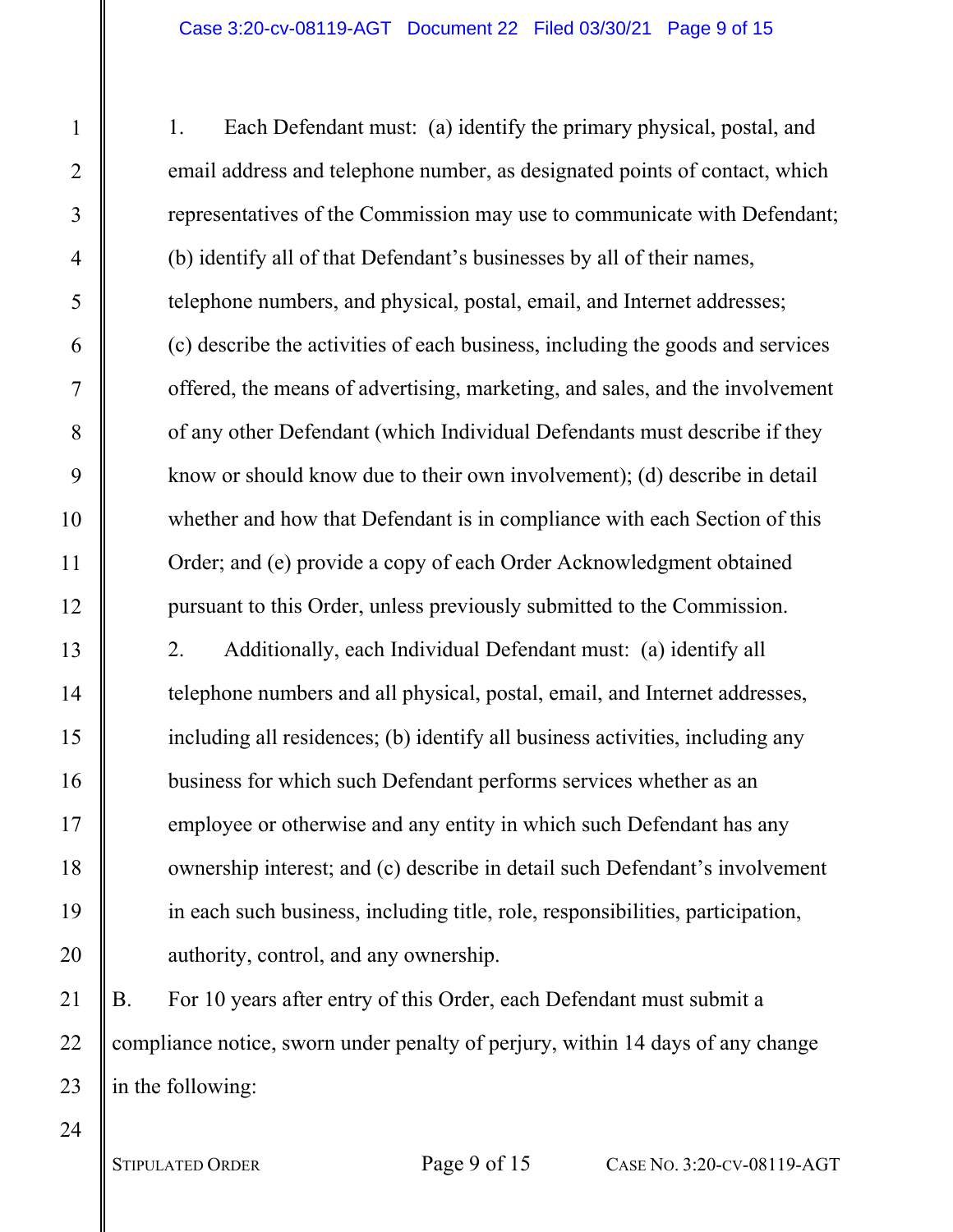1. Each Defendant must report any change in: (a) any designated point of contact; or (b) the structure of any Corporate Defendant or any entity that Defendant has any ownership interest in or controls directly or indirectly that may affect compliance obligations arising under this Order, including: creation, merger, sale, or dissolution of the entity or any subsidiary, parent, or affiliate that engages in any acts or practices subject to this Order.

2. Additionally, each Individual Defendant must report any change in: (a) name, including aliases or fictitious name, or residence address; or (b) title or role in any business activity, including any business for which such Defendant performs services whether as an employee or otherwise and any entity of which such Defendant has direct or indirect control, and identify the name, physical address, and any Internet address of the business or entity.

C. Each Defendant must submit to the Commission notice of the filing of any bankruptcy petition, insolvency proceeding, or similar proceeding by or against such Defendant within 14 days of its filing.

D. Any submission to the Commission required by this Order to be sworn under penalty of perjury must be true and accurate and comply with 28 U.S.C. § 1746, such as by concluding: "I declare under penalty of perjury under the laws of the United States of America that the foregoing is true and correct. Executed on: \_\_\_\_\_" and supplying the date, signatory's full name, title (if applicable), and signature.

E. Unless otherwise directed by a Commission representative in writing, all submissions to the Commission pursuant to this Order must be emailed to STIPULATED ORDER Page 10 of 15 CASE No. 3:20-CV-08119-AGT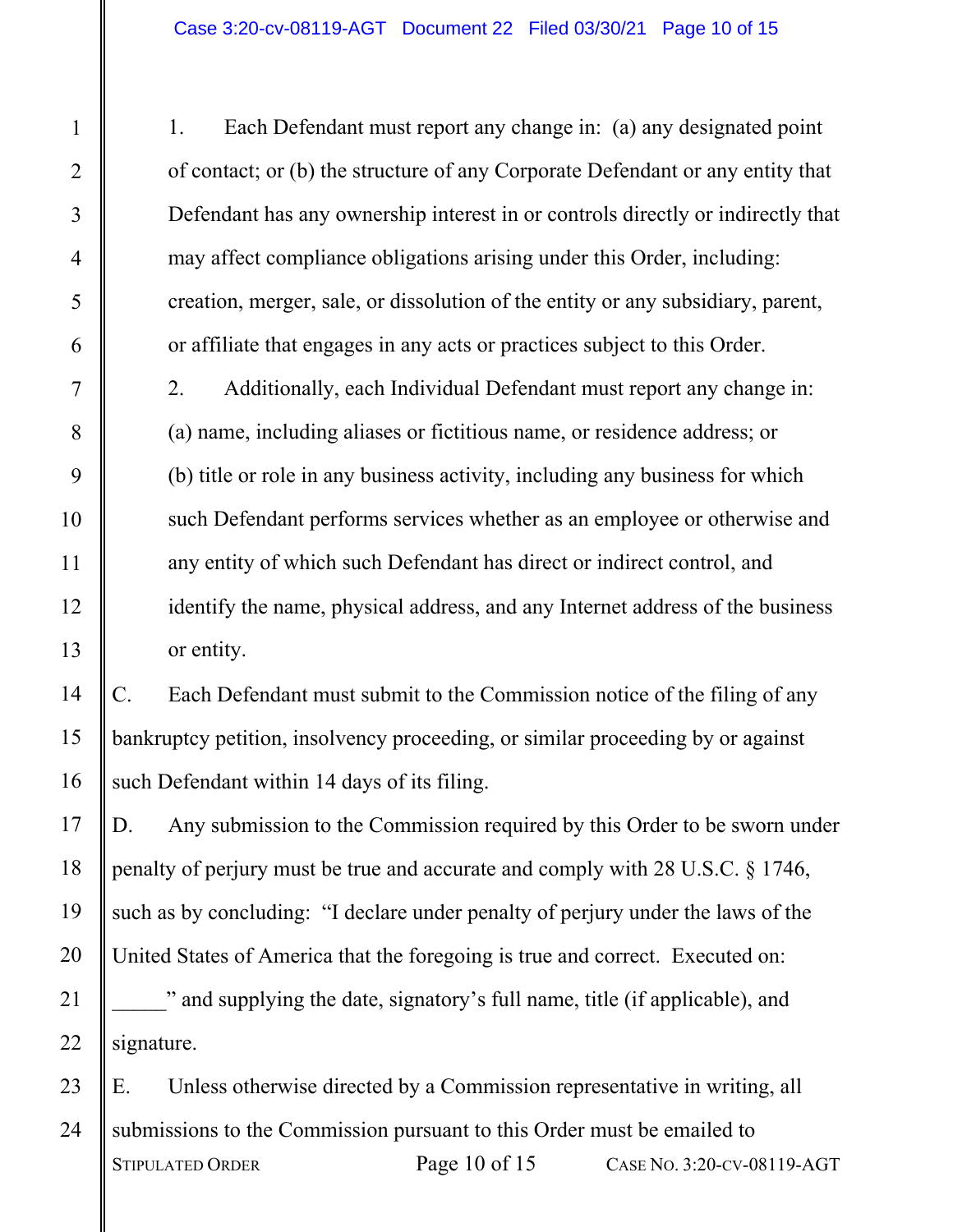4 [DEbrief@ftc.gov](mailto:DEbrief@ftc.gov) or sent by overnight courier (not the U.S. Postal Service) to: Associate Director for Enforcement, Bureau of Consumer Protection, Federal Trade Commission, 600 Pennsylvania Avenue NW, Washington, DC 20580. The subject line must begin: FTC v. Beam Financial Inc.

## **VIII. RECORDKEEPING**

IT IS FURTHER ORDERED that Defendants must create certain records for 10 years after entry of the Order, and retain each such record for 5 years. Specifically, Corporate Defendant and each Individual Defendant for any business that such Defendant, individually or collectively with any other Defendants, is a majority owner or controls directly or indirectly, must create and retain the following records:

A. accounting records showing all revenues, the costs incurred in generating those revenues, and resulting net profit or loss;

B. personnel records showing, for each person providing services, whether as an employee or otherwise, that person's: name; addresses; telephone numbers; job title or position; dates of service; and (if applicable) the reason for termination;

C. records of all consumer complaints and refund requests, whether received directly or indirectly, such as through a third party, and any response;

D. a copy of each unique advertisement or other marketing material making a representation subject to this Order;

22 E. for 5 years from the date of the last dissemination of any representation covered by this Order:

23

24

1

2

3

5

6

7

8

9

10

11

12

13

14

15

16

17

18

19

20

21

1. all materials that were relied upon in making the representation; and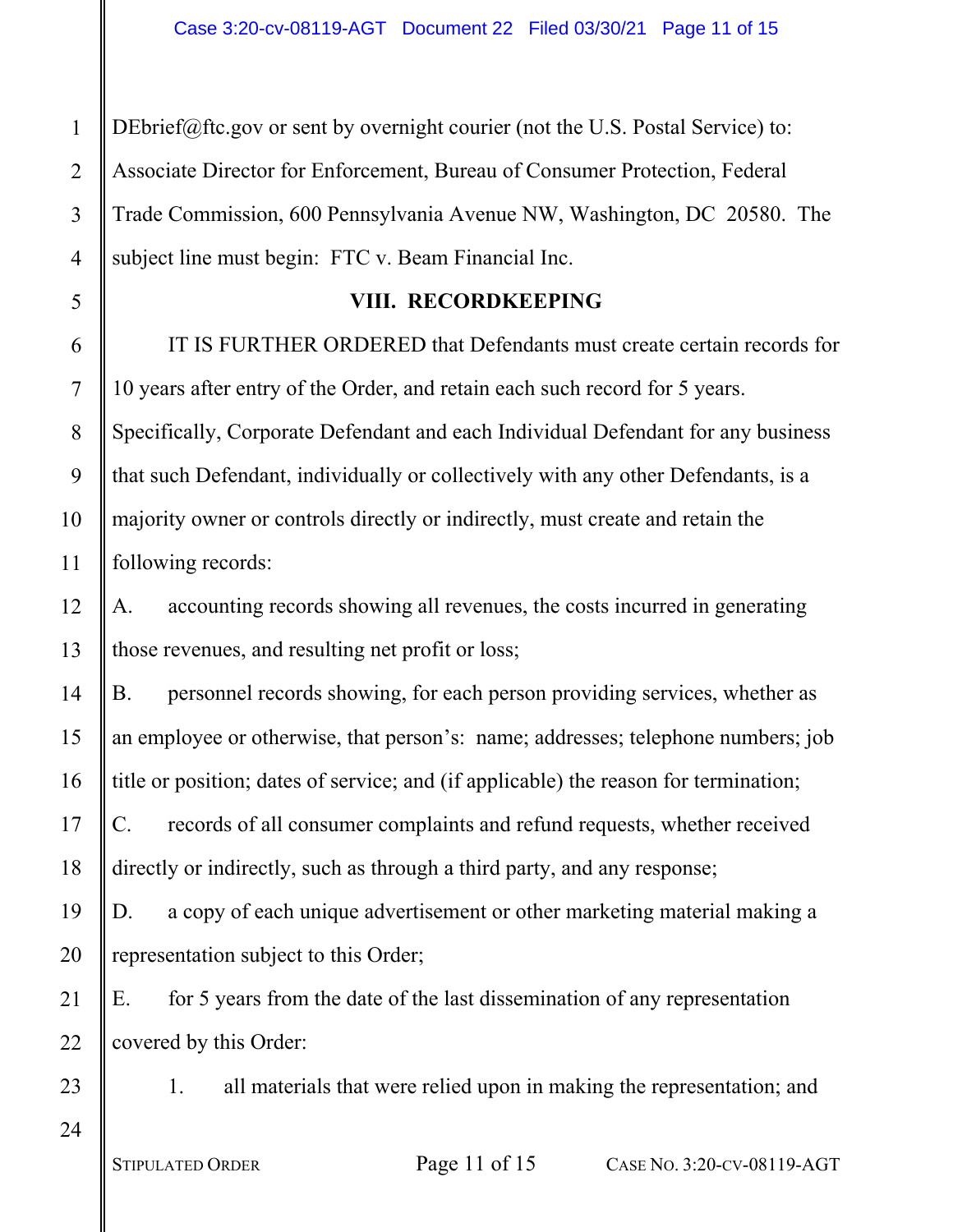2. all evidence in Defendants' possession, custody, or control that contradicts, qualifies, or otherwise calls into question the representation, or the basis relied upon for the representation, including complaints and other communications with consumers or with governmental or consumer protection organizations;

F. for 5 years from the date received, copies of all subpoenas and other communications with law enforcement, if such communication relate to Defendants' compliance with this Order; and

G. all records necessary to demonstrate full compliance with each provision of this Order, including all submissions to the Commission.

11

12

13

14

15

16

17

18

19

20

1

2

3

4

5

6

7

8

9

10

## **IX. COMPLIANCE MONITORING**

IT IS FURTHER ORDERED that, for the purpose of monitoring Defendants' compliance with this Order:

A. Within 14 days of receipt of a written request from a representative of the Commission, each Defendant must: submit additional compliance reports or other requested information, which must be sworn under penalty of perjury; appear for depositions; and produce documents for inspection and copying. The Commission is also authorized to obtain discovery, without further leave of court, using any of the procedures prescribed by Federal Rules of Civil Procedure 29, 30 (including telephonic depositions), 31, 33, 34, 36, 45, and 69.

21 22 23 B. For matters concerning this Order, the Commission is authorized to communicate directly with each Defendant. Defendant must permit representatives of the Commission to interview any employee or other person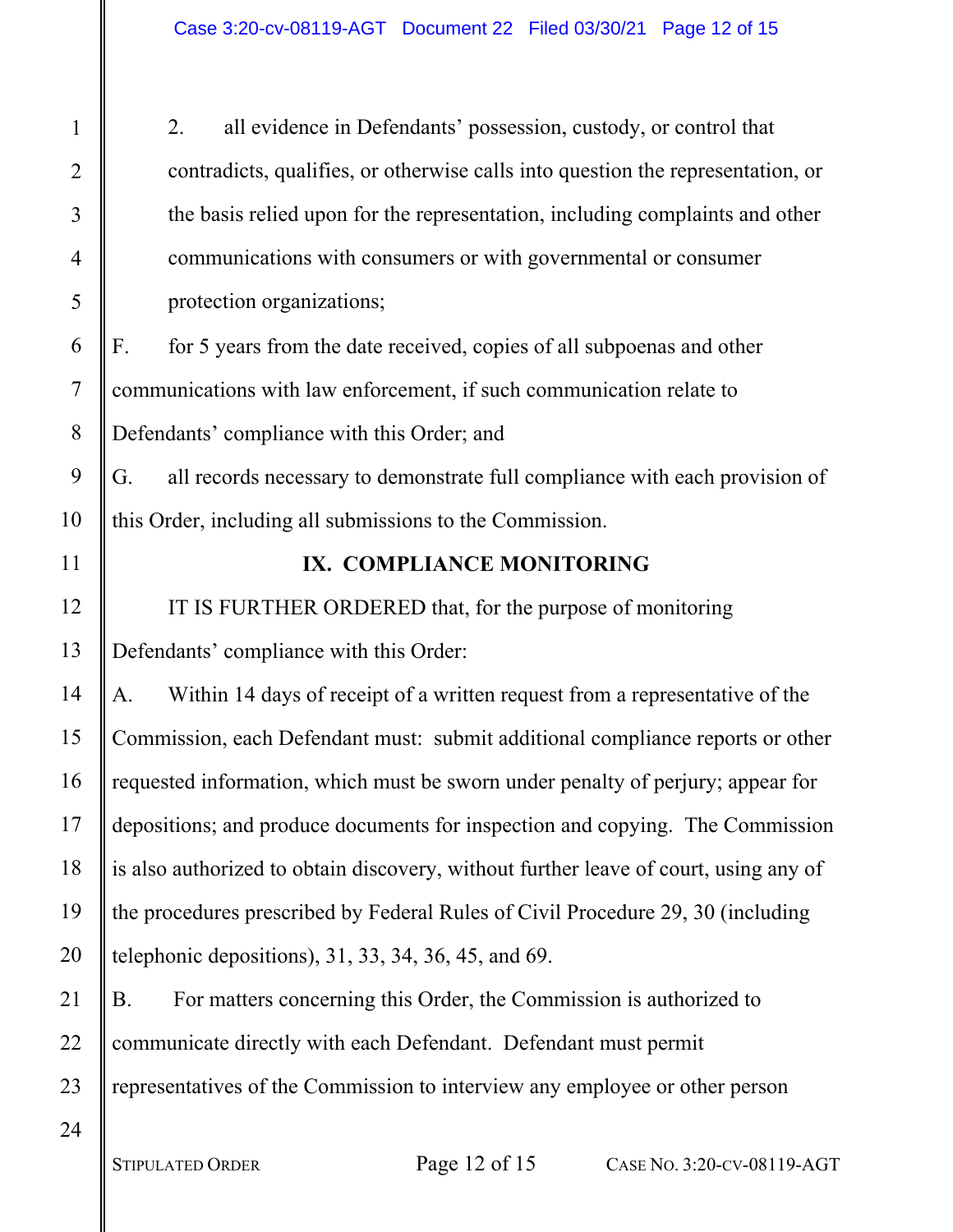1 2 affiliated with any Defendant who has agreed to such an interview. The person interviewed may have counsel present.

3 4 5 6 7 8 C. The Commission may use all other lawful means, including posing, through its representatives as consumers, suppliers, or other individuals or entities, to Defendants or any individual or entity affiliated with Defendants, without the necessity of identification or prior notice. Nothing in this Order limits the Commission's lawful use of compulsory process, pursuant to Sections 9 and 20 of the FTC Act, 15 U.S.C. §§ 49, 57b-1.

D. Upon written request from a representative of the Commission, any consumer reporting agency must furnish consumer reports concerning Individual Defendants, pursuant to Section 604(1) of the Fair Credit Reporting Act, 15 U.S.C.  $§1681b(a)(1).$ 

## **X. RETENTION OF JURISDICTION**

IT IS FURTHER ORDERED that this Court retains jurisdiction of this matter for purposes of construction, modification, and enforcement of this Order.

**SO ORDERED this**  $\frac{30}{2}$  **day of**  $\frac{March}{1}$ **, 2021.** 

 $\longrightarrow$ UNITED STATES MAGISTRATE JUDGE

9

10

11

12

13

14

15

16

17

18

19

20

21

22

23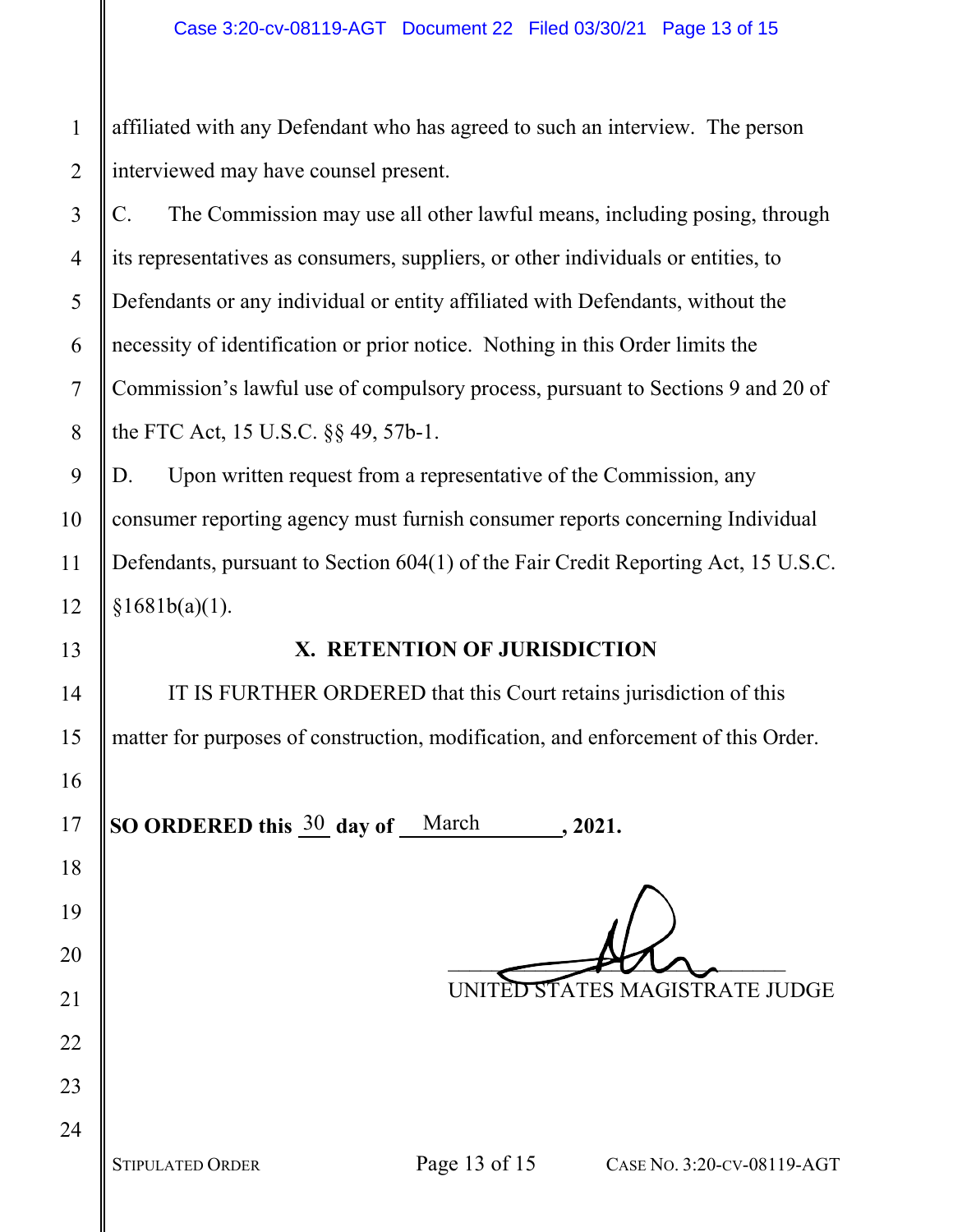#### SO STIPULATED AND AGREED:

**FOR PLAINTIFF:** 

#### **FEDERAL TRADE COMMISSION**

Gregory J. Madden, Attorney Daniel O. Hanks, Attorney Federal Trade Commission Washington, DC 20580 Phone: 202-326-2426, Hanks - 2472 Fax: 202-326-3768 gmadden@ftc.gov, dhanks@ftc.gov

**STIPULATED ORDER** 

Page 14 of 15 CASE No. 3:20-CV-08119-AGT